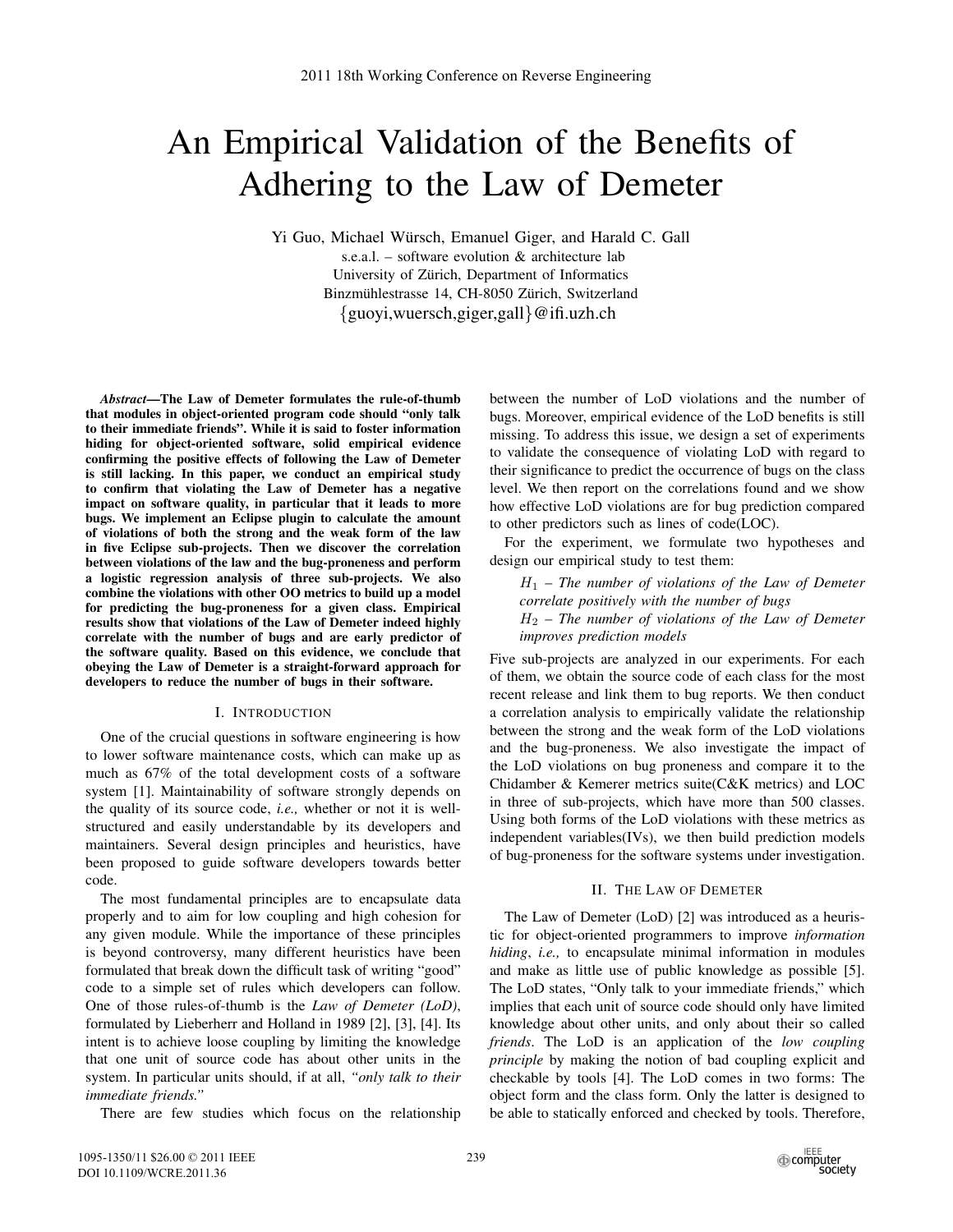we focus on the class form of LoD in our research. The class form of LoD is defined as follows:

- In the class form of the LoD, a method *M* of a class *C* can only send messages to the objects of the following classes:
	- instance variables of *C*,
	- the argument class(es) of *M*,
	- any classes of the instances created within *M*,
	- any direct properties/fields of *C*

The violation of the class form of LoD can be further categorized into the Weak LoD and the Strong LoD. We abbreviate violations of the Weak LoD as *WVLoD* and the ones of the Strong LoD as *SVLoD*. The Strong LoD excludes the inherited instance variables from the set of friends, whereas the weak LoD includes the inherited instance variables. Formally, in the weak form of LoD, a friend set  $C_f^w$  is a set of friend classes for the Class C

$$
C_f^w = C_{this} \cup C_{fields} \cup C_{parameters} \cup C_{ov} \cup C_{iv} \quad (1)
$$

whereas in the strong form of LoD, a friend set  $C_f^s$  is a set of friend classes for class C

$$
C_f^s = C_{this} \cup C_{fields} \cup C_{parameters} \cup C_{ov}
$$
 (2)

where  $C_{ov}$  represents the own variables of  $C$  and  $C_{iv}$  represents the inherited variables of C.

Each category has some implications. On the one hand, adhering to the Strong LoD guarantees that any change to the underlying data structure will only affect methods declared by the classes that were changed, and methods of unchanged classes will not require modifications. On the other hand, if software development adheres to the Weak LoD, any change to the underlying data structure will affect the methods of the changed class, as well as any class which that is derived from them. Our hypotheses  $H_1$  and  $H_2$  are proposed based on

```
public void persistLineSeparatorPositions(){
   if (this.scanner.recordLineSeparator){
      this.compilationUnit
         .compilationResult
         .lineSeparatorPositions
         = this.scanner.getLineEnds(); //...(1)
   }
}
```
Listing 1: An example of LoD violation in JDT core

observations we made in production code, namely that there are method invocations in certain classes, which apparently violate the LoD and then later lead to bugs issued in the bug repositories. For example, Listing 1 shows a method declaration fragment in the JDT core source code. One of its statements (1) clearly violates the LoD. When developers change this code—for example when implementing a new feature or fixing a bug—they need to investigate three distinct objects to set the fields correctly: *compilationResult*, *compilationUnit*, and *lineSeparatorPositions*. This puts additional

| Bug 49908 | Renaming of DefaultCodeFormatterConstants.java             |
|-----------|------------------------------------------------------------|
| Bug 49968 | [formatter] Alignment API                                  |
| Bug 48489 | [DCR] AST support for a single expression (vs. CU)         |
| Bug 49327 | formatter can return null TextEdit when parsing valid java |

TABLE I: Reported bugs related to the statements in Listing 1

|          | bug-prone | Not bug-prone |
|----------|-----------|---------------|
| jdt.core | 1067      | 114           |
| pde      | 375       | 58            |
| iface    | 331       | 41            |

TABLE III: Results of the classification of bug-proneness

cognitive load on them because they cannot only focus on local changes but also have to investigate their potential impact in other source code locations. In fact, looking at the version history of the code given in this example, we found that there are changes that developers specifically made for fixing bugs Table I, most likely resulting from improper encapsulation. Based on this observation, we are curious to see whether we can find empirical evidence that too many statements violating the Law of Demeter in a class go hand in hand with an increased number of bugs occurring.

# III. EMPIRICAL STUDY

# *A. Data Collection*

 $\overline{a}$ 

A summary about the sub-systems under analysis is given in Table II. The sub-projects we have chosen cover plug-ins of various size, ranging from 12k LOC to 290k LOC.

We use EVOLIZER [6] to obtain a complete, query-able history of the systems. In particular, we import the version history by retrieving the CVS logs from Eclipse CVS and by parsing all the CVS commit messages. Next we run EVOLIZER's bugto-revision linking strategy and labels class changes with bug numbers: Commit messages including terms that indicate that the commit is a bug fix for the previous revision are labeled by an explicit bug id. Next, we calculated the bug-proneness for each class. Bug-proneness is the probability that a compilation unit in our study will be reported to link to an issued bug. For each compilation unit  $i$ , we conduct the linear transformation  $[0,1]$  to calculate the bug-proneness  $P(x_i)$  as:

$$
P(x_i) = \frac{x_i - min(X)}{max(X) - min(X)}
$$
 (3)

where  $x_i$  is the number of bugs in class  $i$ ,  $X$  represents the set of the number of bugs in each project,  $min(X)$  and  $max(X)$  represent the minimum and the maximum of the number of bugs in each project respectively. Following the approach in [7], we define a statistical lower-confidence-bound on all bugs for each project and set it to 0.001. Classes with fewer bugs than the lower-confidence-bound are classified as not bug-prone, whereas other classes as bug-prone.

With regard to the computation of the violation metrics, we develop an Eclipse plug-in called *Violation Detector* to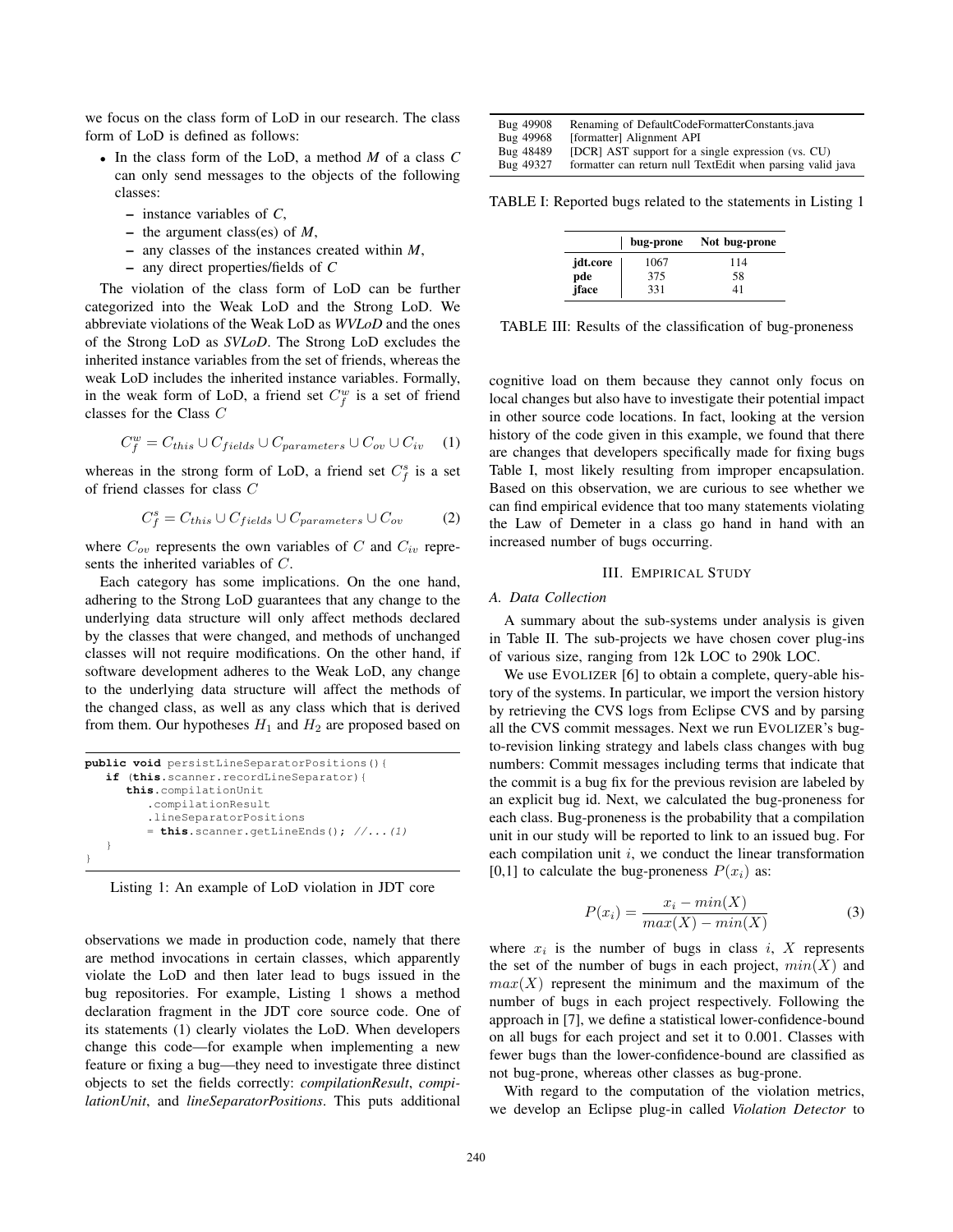| Plugins            | Last Release  | #Files | LOC.    | #Bugs | #Violations | Max # of Violations |
|--------------------|---------------|--------|---------|-------|-------------|---------------------|
| eclipse.jdt.core   | May 11, 2010  | 1181   | 290,656 | 18834 | 35920       | 1882                |
| eclipse.pde        | May 07, 2010  | 519    | 50,690  | 2226  | 6499        | 363                 |
| eclipse.jface      | May 18, 2010  | 381    | 43.202  | 3127  | 2519        | 144                 |
| eclipse.compare    | June 15, 2009 | 154    | 20,574  | 1402  | 1712        | 495                 |
| eclipse.debug.core | June 20, 2010 | 188    | 12.511  | 1703  | 1476        | 255                 |

TABLE II: Plugins collected from the Eclipse project

calculate the SLoD and WLoD. *Violation Detector* traverses the Abstract Syntax Tree for each compilation unit using the visitor pattern [8]. To detect violations, it investigates expressions including method invocations and field access, and validates whether the message will be sent to the objects which are instances of either  $C_f^w$  or  $C_f^s$ . If the class of a message target is not included in either  $C_f^w$  or  $C_f^s$ , then we count the expression carrying the message as an occurrence of violation of LoD. We aggregate the occurrence of violation expressions of the Weak LoD in WVLoD and the one of the Strong LoD in SVLoD. The results are then stored in EVOLIZER's RHDB for later retrieval in the empirical analysis step.

### *B. Empirical Analysis*

We calculate Spearman's rank correlations between the number of bugs of each compilation unit and all of these measures (including the violations of LoD, Chidamber & Kemerer (C&K) OO metrics, and LOC), which are a set of theoretically-grounded metrics of OO softwares. These metrics are empirical validated and are well recognized in the OO research field. Table IV shows that both the SVLoD and WVLoD positively correlate with the number of bugs. In  $jdt.core$ , the  $\rho$  value of SVLoD (0.67) and the one of WVLoD (0.59) rank third and fifth among all measures respectively; whereas in *compare*, the  $\rho$  value of SVLoD (0.70) and the one of WVLoD (0.62) rank second only to LOC and fourth. It is interesting to observe that the  $\rho$  value of the SVLoD and the WVLoD do not differentiate themselves with some metrics in C&K metrics suite, such as CBO, WMC and RFC in all projects. The *p* value for corresponding  $\rho$  is 0.000098, which shows a significant positive correlation between violations and number of bugs. Therefore, we can accept our hypothesis  $H_1$ .

To explore the LoD violations' ability to predict the bugproneness for each class, we perform the univariate logistic regression analysis for each metric (known as *Independent Variables(IVs)*) against the bug-proneness. Since logistic regression overestimates odds ratios and  $\beta$  coefficients in studies with small samples size (less than 500), we only consider three plug-ins whose sample size is more than, or close to 500. Table V shows the univariate logistic regression models for each metric.

The univariate logistic regression result can be considered first indicators to build prediction models for the bugproneness. In order to build an optimal prediction model, we conduct a multivariate logistic regression model using significant metrics as *IV*s and then solve the multicollinearity problem using Principal Component Analysis (PCA) because

| <b>Metrics</b> | $Coefficient(\beta)$   | <b>Deviance</b> | $\sigma_{\beta}$ |
|----------------|------------------------|-----------------|------------------|
| <b>SVLoD</b>   | 0.19                   | 639.23          | 0.0369           |
| <b>WVLoD</b>   | 0.42                   | 671.24          | 0.1087           |
| CBO            | 0.34                   | 605.34          | 0.0481           |
| <b>NOC</b>     | 0.02                   | 749.51          | 0.0443           |
| <b>WMC</b>     | 0.22                   | 632.18          | 0.0291           |
| <b>RFC</b>     | 0.03                   | 663.67          | 0.0046           |
| LOC            | 0.03                   | 598.57          | 0.0040           |
| <b>DIT</b>     | 0.31                   | 726.62          | 0.0703           |
| <b>LCOM</b>    | 0.02                   | 697.20          | 0.0029           |
|                |                        |                 | $dfe = 1171$     |
|                | (a) jdt.core           |                 |                  |
| <b>Metrics</b> | Coefficient( $\beta$ ) | <b>Deviance</b> | $\sigma_{\beta}$ |
| <b>SVLoD</b>   | 0.08                   | 315.41          | 0.0282           |
| WVLoD          | 0.13                   | 315.47          | 0.0439           |
| CBO            | 0.11                   | 327.73          | 0.0380           |
| <b>NOC</b>     | $-0.02$                | 340.93          | 0.0688           |
| <b>WMC</b>     | 0.08                   | 324.96          | 0.0266           |
| <b>RFC</b>     | 0.01                   | 340.35          | 0.0064           |
| LOC            | 0.01                   | 313.80          | 0.0035           |
| <b>DIT</b>     | $-0.11$                | 339.39          | 0.0817           |
| <b>LCOM</b>    | $-0.00$                | 341.04          | 0.0035           |
|                |                        |                 | $dfe = 423$      |
|                | (b) pde.core           |                 |                  |
| <b>Metrics</b> | Coefficient( $\beta$ ) | <b>Deviance</b> | $\sigma_{\beta}$ |
| <b>SVLoD</b>   | 1.22                   | 208.18          | 0.4555           |
| WVLoD          | 1.07                   | 224.73          | 0.4362           |
| CBO            | 0.63                   | 227.55          | 0.1673           |
| <b>NOC</b>     | $-0.09$                | 255.75          | 0.0599           |
| <b>WMC</b>     | 0.33                   | 202.71          | 0.0733           |
| <b>RFC</b>     | 0.12                   | 211.77          | 0.0317           |
| LOC            | 0.07                   | 189.17          | 0.0194           |
| <b>DIT</b>     | 0.62                   | 242.52          | 0.1786           |
| <b>LCOM</b>    | 0.03                   | 224.65          | 0.0061           |
|                |                        |                 | $dfe = 362$      |
|                |                        |                 |                  |

(c) jface

TABLE V: Summary of univariate logistic regression

it does not rely on any assumptions of distribution types. To further ease interpretation of the principle components, we show the PCA result as the table of rotated components that show a clearer pattern of loadings, where the variables either have a very low or high loading, thus showing either a negligible or a significant impact on the principle components [9]. Table VI shows the rotated components obtained from our selected metrics applied to the corresponding plug-in projects. We select orthogonal dimensions which capture over 98% of the variance in *jdt*, *pde*, and *jface*. Note that SVLoD exhibits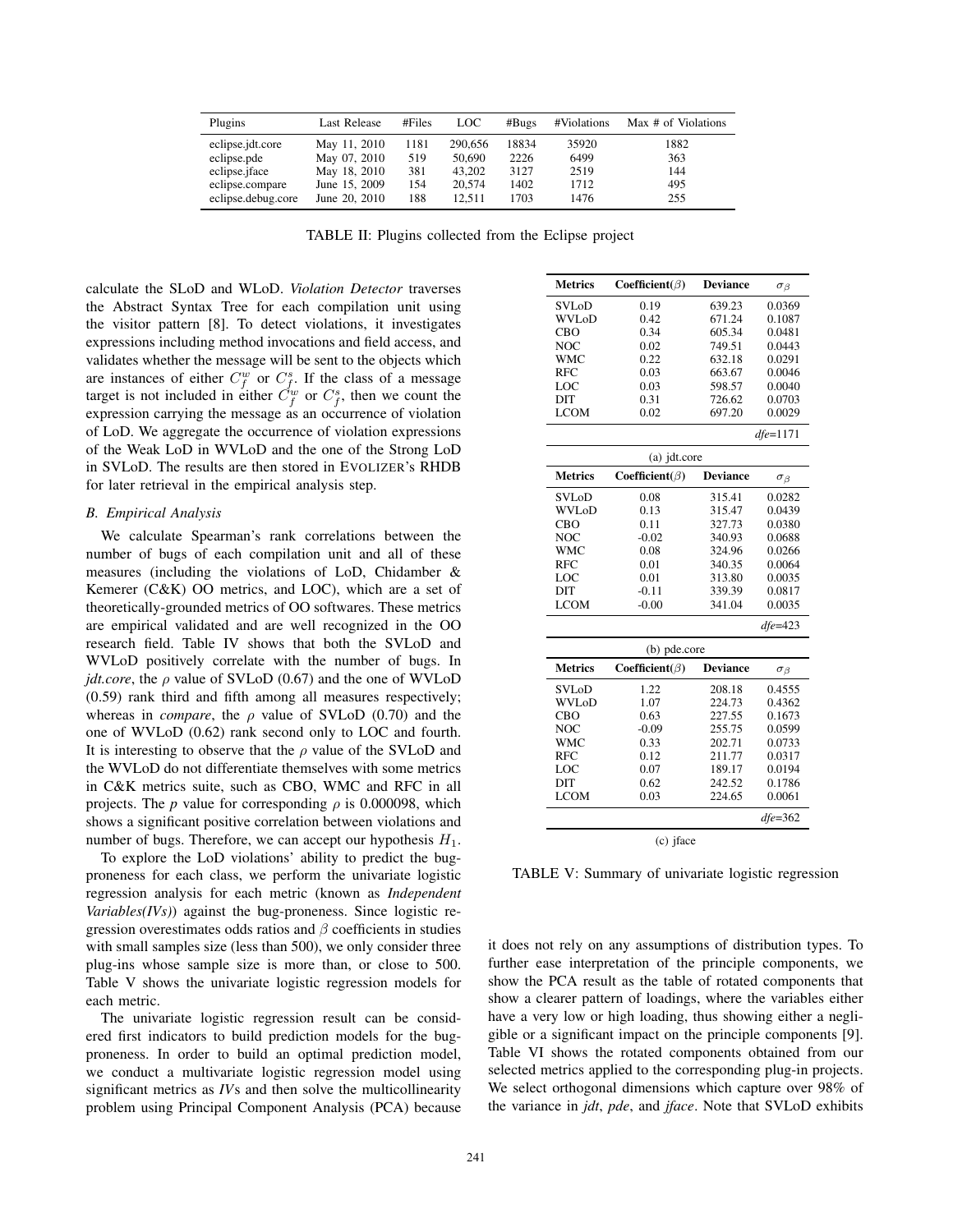| <b>Plugins</b> | <b>SVLOD</b> | WVLOD | <b>CBO</b> | NOC     | <b>WMC</b> | RFC  | LOC. | DIT     | <b>LCOM</b> |
|----------------|--------------|-------|------------|---------|------------|------|------|---------|-------------|
| jdt.core       | 0.67         | 0.59  | 0.71       | 0.05    | 0.66       | 0.44 | 0.76 | 0.14    | 0.51        |
| pde.core       | 0.61         | 0.61  | 0.56       | $-0.17$ | 0.50       | 0.21 | 0.64 | $-0.08$ | 0.15        |
| iface          | 0.73         | 0.67  | 0.62       | $-0.04$ | 0.75       | 0.65 | 0.82 | 0.40    | 0.65        |
| debug.core     | 0.43         | 0.42  | 0.57       | $-0.20$ | 0.58       | 0.54 | 0.62 | 0.30    | 0.55        |
| compare        | 0.70         | 0.62  | 0.60       | $-0.21$ | 0.65       | 0.62 | 0.72 | 0.39    | 0.59        |

TABLE IV: Results of Spearman's rank correlation  $(\rho)$ 

|                  | PC1       | PC <sub>2</sub> |                  | PC1          | PC <sub>2</sub> | PC <sub>3</sub> |                  |             | PC1       | PC <sub>2</sub> | PC <sub>3</sub> |
|------------------|-----------|-----------------|------------------|--------------|-----------------|-----------------|------------------|-------------|-----------|-----------------|-----------------|
| EigenValue:      | 4.4872    | 0.0470          | EigenValue:      | 2.3706       | 0.1539          | 0.0375          |                  | EigenValue: | 3.3988    | 0.1648          | 0.1062          |
| CumPercent:      | 0.9760    | 0.9862          | CumPercent:      | 0.9029       | 0.9615          | 0.9814          |                  | CumPercent: | 0.9214    | 0.9661          | 0.9949          |
| SVLoD:           | 0.1302    | $-0.3354$       | SVLoD:           | 0.2126       | 0.1407          | 0.5994          | SVLoD:           |             | 0.2675    | $-0.0128$       | $-0.0182$       |
| WVLoD:           | 0.0542    | $-0.2247$       | WVLoD:           | 0.1627       | 0.1211          | 0.5396          | WVLoD:           |             | 0.0466    | $-0.0082$       | $-0.0283$       |
| CBO:             | 0.0193    | 0.0342          | CBO:             | 0.0362       | 0.0081          | $-0.0248$       | CBO:             |             | 0.0178    | 0.0065          | 0.0055          |
| WMC:             | 0.0360    | 0.1319          | WMC:             | 0.0575       | $-0.0616$       | $-0.1419$       | WMC:             |             | 0.0677    | 0.0514          | 0.0223          |
| RFC:             | 0.0425    | 0.9009          | RFC:             | 0.0577       | $-0.1956$       | $-0.4708$       | RFC:             |             | 0.1627    | 0.9538          | $-0.2452$       |
| LOC:             | 0.9881    | 0.0110          | LOC:             | 0.9556       | 0.0483          | $-0.2095$       | LOC:             |             | 0.9740    | $-0.1885$       | $-0.0717$       |
| DIT:             | $-0.0002$ | 0.0118          | DIT:             | $-0.0001$    | $-0.0132$       | $-0.0222$       | DIT:             |             | 0.0026    | 0.0217          | $-0.0014$       |
| LCOM:            | 0.0155    | 0.0812          | LCOM:            | 0.0846       | $-0.9596$       | 0.2506          | LCOM:            |             | 0.1146    | 0.2265          | 0.9660          |
| $\beta$          | 0.0148    | 0.0051          | Β                | 0.0141       | 0.0084          | 0.0053          | $\beta$          |             | 0.0441    | 0.0214          | $-0.0077$       |
| $\boldsymbol{p}$ | 0.0000    | 0.0021          | $\boldsymbol{p}$ | 0.0003       | 0.0350          | 0.6454          | $\boldsymbol{v}$ |             | 0.0000    | 0.1275          | 0.1827          |
| $(a)$ jdt        |           |                 |                  | (b) pde.core |                 |                 |                  |             | (c) jface |                 |                 |

TABLE VI: PCA summary: Rotated components for violations and OO metrics

the second highest metric in PC1, which  $p$  value is lower than the 5% significance level. It provides us with the intuitive evidence that SVLoD could be a complementary indicator when building up bug-proneness prediction models. Therefore,  $H_2$  could be accepted.

# *C. Prediction Quality*

To measure the performance of prediction models, we calculate precision, recall and the area under the receiver operating characteristics curve(AUC) to provide a prior-independent approach for comparing the quality of prediction models. Table VII compares the PCA prediction results with the univariate prediction using solely LOC. We set the threshold equal to the prior probability of each project, because the bug-proneness class distributions of three projects are highly skewed. For example, in *jdt*, we have 1067 bug-prone classes and 114 ones that are not bug-prone. According to the confusion matrix shown in Table III, the prior probability is skewed as 90.34%. We get the precision and recall values of both prediction models on the threshold of the prior probability. The dominance of the ROC curve of PCA is reflected by a larger AUC. The AUC of *jdt.core* increases from 0.8311 to 0.8546; the AUC of *pde* increases from 0.6638 to 0.7152; and the AUC of *jface* increases from 0.8546 to 0.8590. As a result,  $H_2$  can be accepted.

In a nutshell, according to the Table VII, the prediction quality improves when we build up the multivariate logistic regression predictors and conduct PCA. The key principle components, which cover more than 98% of variance, are composed of LOC, SVLoD, WVLoD, and some C&K OO metrics. Moreover, SVLoD weighs second only next to LOC in the first principle component. Therefore, it can be used to compose the first principle component as a predictor for the bug-proneness at the compilation unit level.

#### IV. RELATED WORK

In 1996, Pal and Minsky [10] discussed how to impose the LoD on a system developed under Darwin-E. Lieberherr defined a stronger form of the LoD: the Law of Demeter for Concerns (LoDC). For that, he restricted the term "friends" further. Each communication should be restricted to those preferred supplier objects only that contribute to the current concerns among all concerns in play. They concluded that both Aspect-Oriented and Adaptive Programming would benefit from observing the LoDC to find a proper decomposition. In 2003, Lieberherr *et al.* defined a generic join point model for checking the LoD and illustrate how the joint point form is mapped to the object and class form of LoD [11].

A large number of research papers empirically investigated the relationship between design properties and external software quality. Basili *et al.* [12] demonstrated that several of Chidamber and Kemerer's Object-Oriented metrics appeared to be useful to predict class fault-proneness during the early phases of the life-cycle based on their empirical and quantitative analysis. In their dataset, Object-Oriented metrics are better predictors than "traditional" code metrics, which can